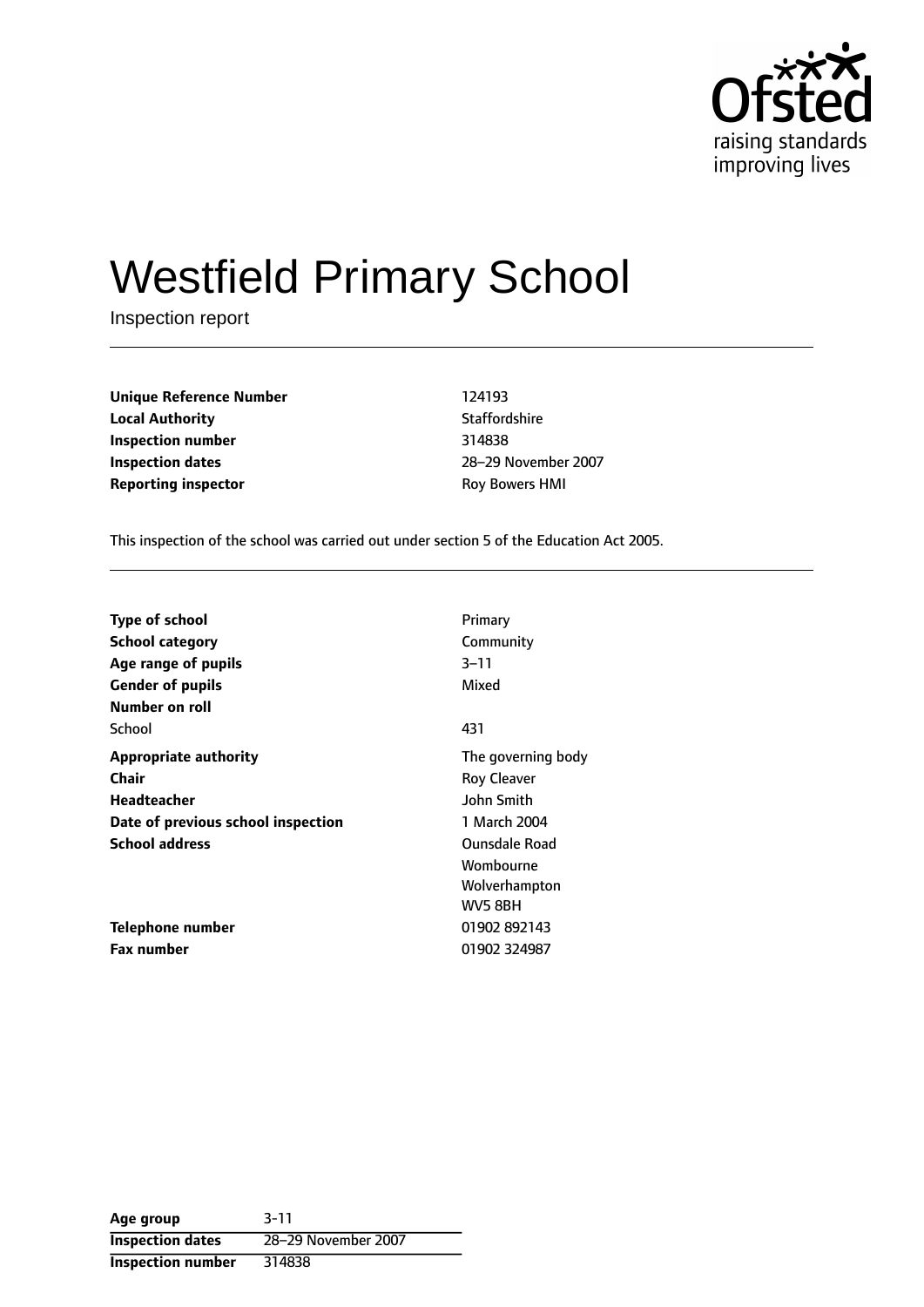.

© Crown copyright 2007

#### Website: www.ofsted.gov.uk

This document may be reproduced in whole or in part for non-commercial educational purposes, provided that the information quoted is reproduced without adaptation and the source and date of publication are stated.

Further copies of this report are obtainable from the school. Under the Education Act 2005, the school must provide a copy of this report free of charge to certain categories of people. A charge not exceeding the full cost of reproduction may be made for any other copies supplied.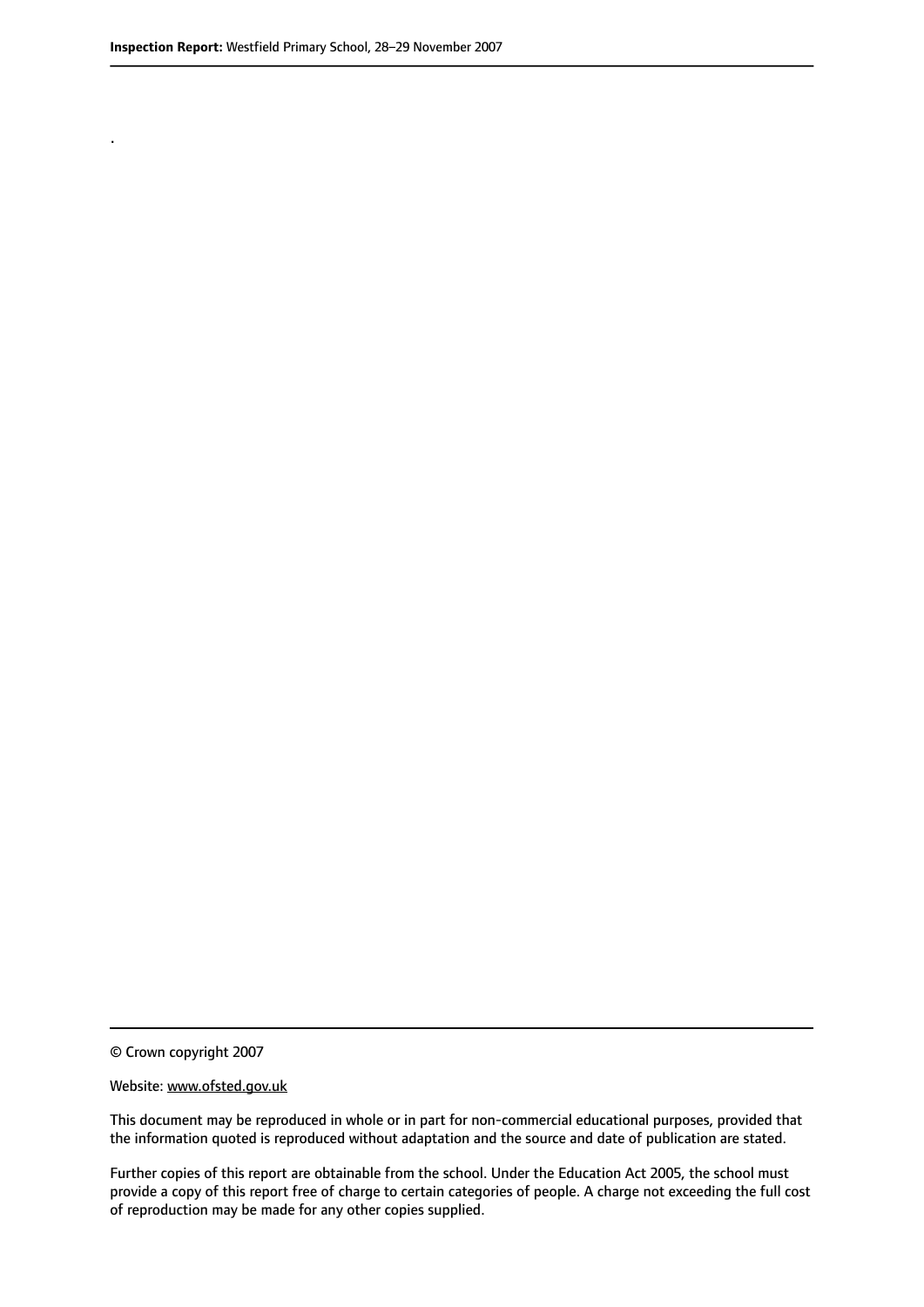## **Introduction**

The inspection was carried out by one of Her Majesty's Inspectors and two Additional Inspectors.

#### **Description of the school**

The school is larger than average and nearly all pupils are from a White British background. The proportion of pupils with learning difficulties and/or disabilities is lower than average. Pupils enter the Nursery with skills that are broadly typical for pupils of this age. The headteacher will leave the school at the end of term to take up the headship of another school. The deputy headteacher will become acting headteacher until a permanent appointment is made.

#### **Key for inspection grades**

| Outstanding  |
|--------------|
| Good         |
| Satisfactory |
| Inadequate   |
|              |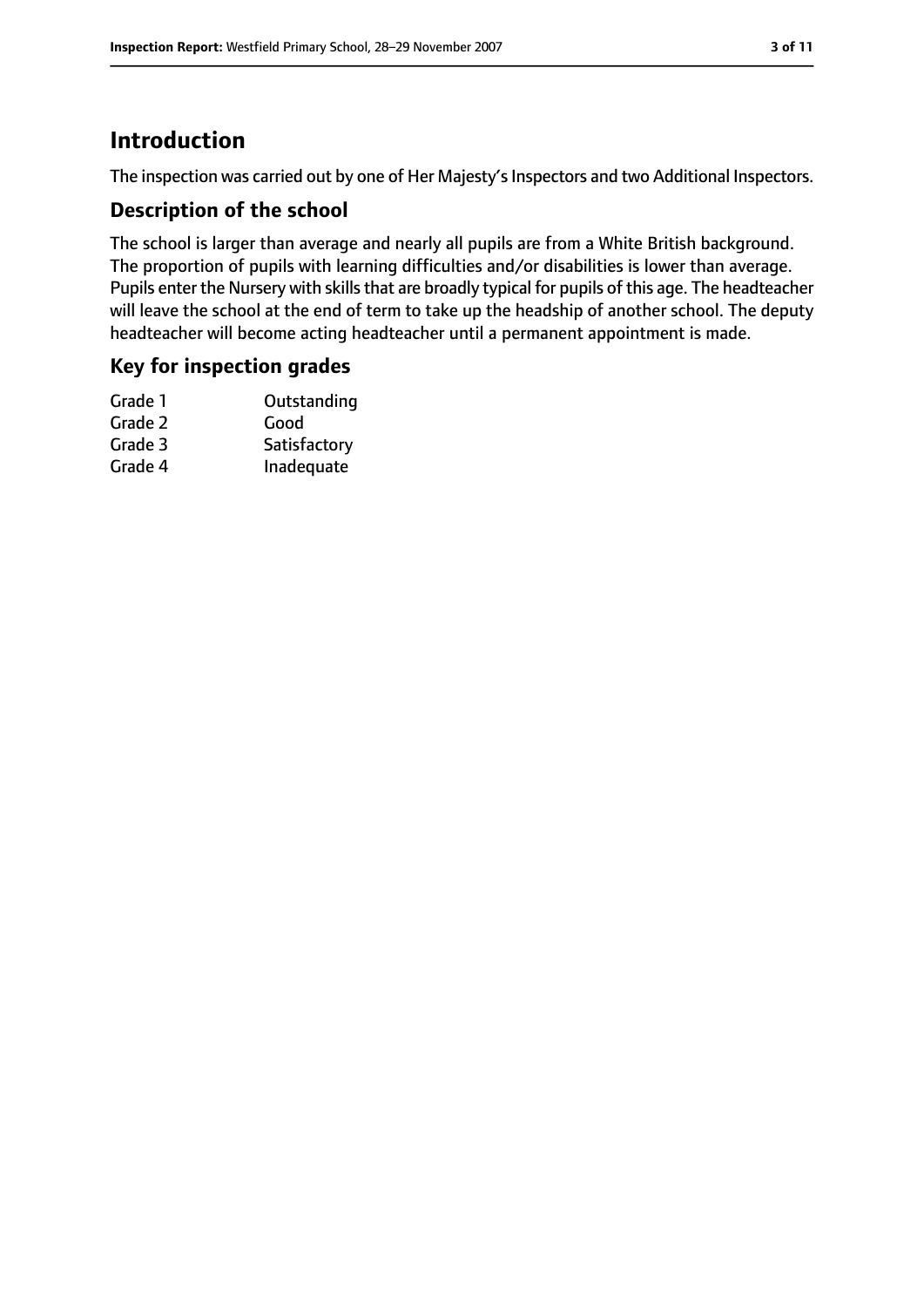## **Overall effectiveness of the school**

#### **Grade: 3**

The school provides a satisfactory standard of education. It has an accurate view of its strengths and weaknesses and knows what to do to improve. Parents say their children enjoy school and this is reflected in pupils' good attendance levels. The school gives high priority to pupils' personal, social and emotional development, and provides good pastoral care and support. Consequently, pupils' personal development and well-being are good. This can be seen in pupils' positive attitudes to their learning and in the very good relationships that prevail throughout the school.

Although there are some instances of good teaching, there is a significant amount that is only satisfactory. Consequently, standards are average and pupils make satisfactory progress. Learning is good when work is matched well to the needs of all pupils. However, in some classes, work is not challenging enough and pupils, especially the more able, do not make as much progress as they could.

Spiritual, moral, social and cultural development is good. Pupils understand clear moral and social codes, and are kind, tolerant and forgiving. They behave well and show respect for each other and the adults in the school. Pupils readily take on the responsibilities offered to them, and the school council members feel that the teachers listen to their views and act on them when they can. The eco committee proudly speaks of its contribution to the recycling of paper. Older pupils respond well to the opportunities provided to support the younger ones, and help them if they feel lonely. These positive attitudes, together with their achievement in lessons, give pupils a satisfactory grounding for their future learning. The curriculum is satisfactory and pupils enjoy taking part in a wide range of extra-curricular activities. The school has been awarded the 'Artsmark' and is proud of the quality and range of musical activities it offers to the pupils. Pupils know how to keep themselves in good health through correct eating habits and exercise. They say that there are few instances of bullying, but are confident that the adults deal with it when necessary. Although pupils say that they enjoy the curriculum activities, these are not always matched to their needs, especially for the more able.

The leadership team is committed to improving standards and achievement and has identified accurately the strengths and areas for development in the school. They have made significant recent improvementsin the Foundation Stage, ensuring that all Nursery and Reception children follow activities that are challenging and exciting. Although all coordinators are involved in leading staff training, some have not developed well enough the skills of monitoring and evaluating the work of the school. The system for tracking pupils' progress in all year groups has developed well since the last inspection, and now allows progress to be monitored effectively. As a result, pupils' progress is improving. However, this information is not used well enough to inform the leadership team of progress made by different classes or groups of pupils. Teachers, therefore, are not held to account effectively enough for the progress made by pupils and, consequently, achievement is satisfactory.

#### **Effectiveness of the Foundation Stage**

#### **Grade: 2**

Recent staff appointments have had a significant impact upon the quality of provision in the Foundation Stage. Children's skills are now assessed more precisely and activities are matched well to the individual needs of all the children. Consequently, their progress is accelerating and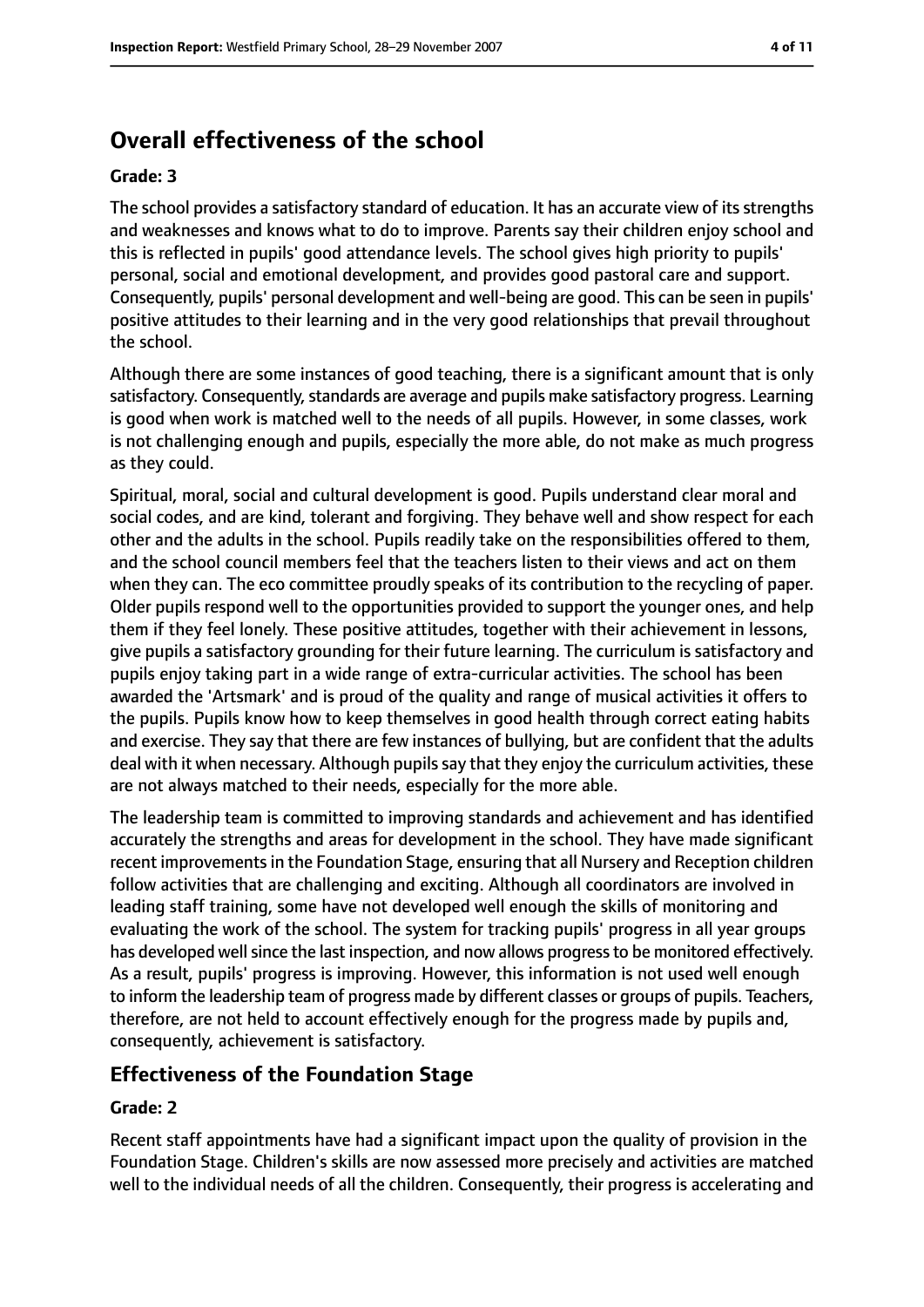they are beginning to achieve well. Teachers and support staff appreciate the benefits of planning together and have devised a curriculum that is well structured and stimulating. There is an appropriate mixture of adult-led activities and opportunities for children to choose. The caring attitudes of the staff help children feel secure and valued. When children first arrive in school, they are helped to settle in well. By the time they leave the Foundation Stage, most have the skills that are expected for their age and some exceed them. Classrooms are bright and colourful, but the school is aware that some areas of the outdoor provision are not sufficiently stimulating for the children.

#### **What the school should do to improve further**

- Accelerate pupils' progress by ensuring that all teachers set challenging work for all pupils, and especially the more able.
- Use the tracking information more rigorously to measure progress made by classes and groups of pupils and use this information to hold teachers to account for the progress made by their pupils.
- Improve the skills of all leaders in monitoring the work of the school.

## **Achievement and standards**

#### **Grade: 3**

Standards are in line with the national average and most pupils, including those with learning difficulties and/or disabilities, make satisfactory progress in all year groups. Throughout the school, pupils reach higher standards in reading and science than in mathematics and writing. The 2007 Key Stage 2 test results were lower than in previous years and some pupils did not make as much progress as they could have done. In some year groups, the more able pupils do not achieve as well as others because the work does not challenge them enough.

## **Personal development and well-being**

#### **Grade: 2**

The school gives high priority to pupils' personal development. Consequently, pupils feel safe and valued, and achieve well in their personal and social development. Pupils enjoy coming to school and try hard to do their best. They show good understanding of healthy and safe lifestyles. Healthy food and regular exercise are incorporated into the daily school routines. Good relationships between pupils are evident in the lessons and on the playground. Year 6 pupils take on roles as 'playgroup pals' and prefects, assisting with school routines and helping younger pupils if there is a problem. Pupils show consistently good attitudes. They are polite and courteous towards adults and other pupils. Pupils have a good understanding of different cultures and faiths. This is because of the emphasis that the school places on developing pupils' understanding of art, music and the beliefs of people throughout the world. Pupils are involved well in the community and they are proud of their fund raising activities and performances by the choir at local community events.

## **Quality of provision**

#### **Teaching and learning**

#### **Grade: 3**

Pupils say that they like their teachers and enjoy the work they are given. Good quality relationships between teachers and pupils are evident throughout the school. Pupils have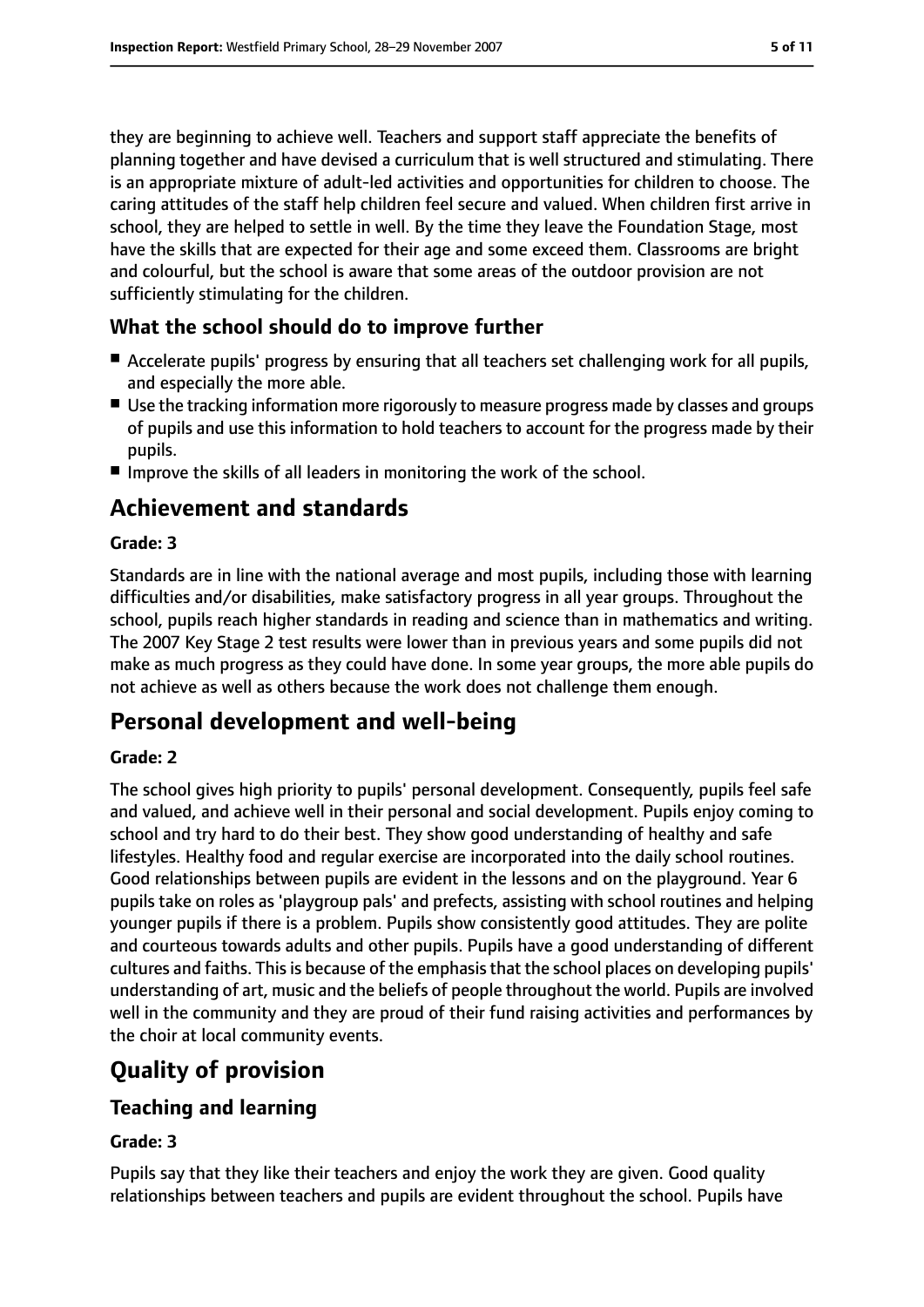positive attitudes towards their learning and, consequently, they are capable of a good level of independence and are willing to take responsibility for their own learning. Resources, including the use of classroom assistants, are well planned. However, although tasks are set for pupils' different levels of ability, the work is not always sufficiently challenging, especially for the more able. Pupils' work is marked regularly and conscientiously, and marking is beginning to be used to guide pupils on what they should do to improve. Pupils with learning difficulties and/or disabilities are well supported in lessons and this enables them to make satisfactory progress.

#### **Curriculum and other activities**

#### **Grade: 3**

Although the curriculum meets statutory requirements, the progression of skills and knowledge is not clear in all subjects. Consequently, work is not always matched to the needs of all pupils, especially the more able. The curriculum contributes well to pupils' personal development by offering a wide range of enrichment activities, especially in sport and music. Pupils acknowledge that these are an enjoyable part of school life and eagerly take up the opportunities offered. The school is proud of its achievements in the arts. Activities such as the Balinese dance and drama topic promote this well and have a good impact on developing pupils' knowledge and appreciation of other cultures and faiths. Pupils speak enthusiastically about the dedicated music tuition in Key Stage 2. Year 6 pupils have the opportunity to take part in adventure based residential visits.

#### **Care, guidance and support**

#### **Grade: 3**

Pupils enjoy their learning because of the high level of commitment by staff to help pupils become confident and often independent learners. The range of enrichment activities offered by the school provides good support for pupils'social and emotional learning. The school applies robust procedures for safeguarding pupils and for health and safety. Parents in general are very positive about the school but would like more information on the curriculum to enable them to support their children's learning. Targets set for pupils meet the needs of the majority, but in some classes the targets are not challenging enough.' inductions into Nursery and secondary school ensure that they are well prepared for their next stage of education.

## **Leadership and management**

#### **Grade: 3**

The headteacher has refocused the school on raising standards and achievement, and has accurately analysed the reasons for the dip in standards in 2007. The recently formed leadership team has put into place plans for improvement and is beginning to have an impact on raising achievement, particularly in the Foundation Stage. However, not all leaders have the skills of monitoring and evaluation of the school's work and, consequently, their impact on raising standards and achievement is only satisfactory. For example, school information is not used well enough by all leaders to analyse the progress made by classes or groups of pupils, and not all leaders monitor well enough the quality of teaching and learning. The governors are supportive of the school and involve themselves well with finance and personnel issues. However, due to important staffing issues which required their time in 2007, they have not done enough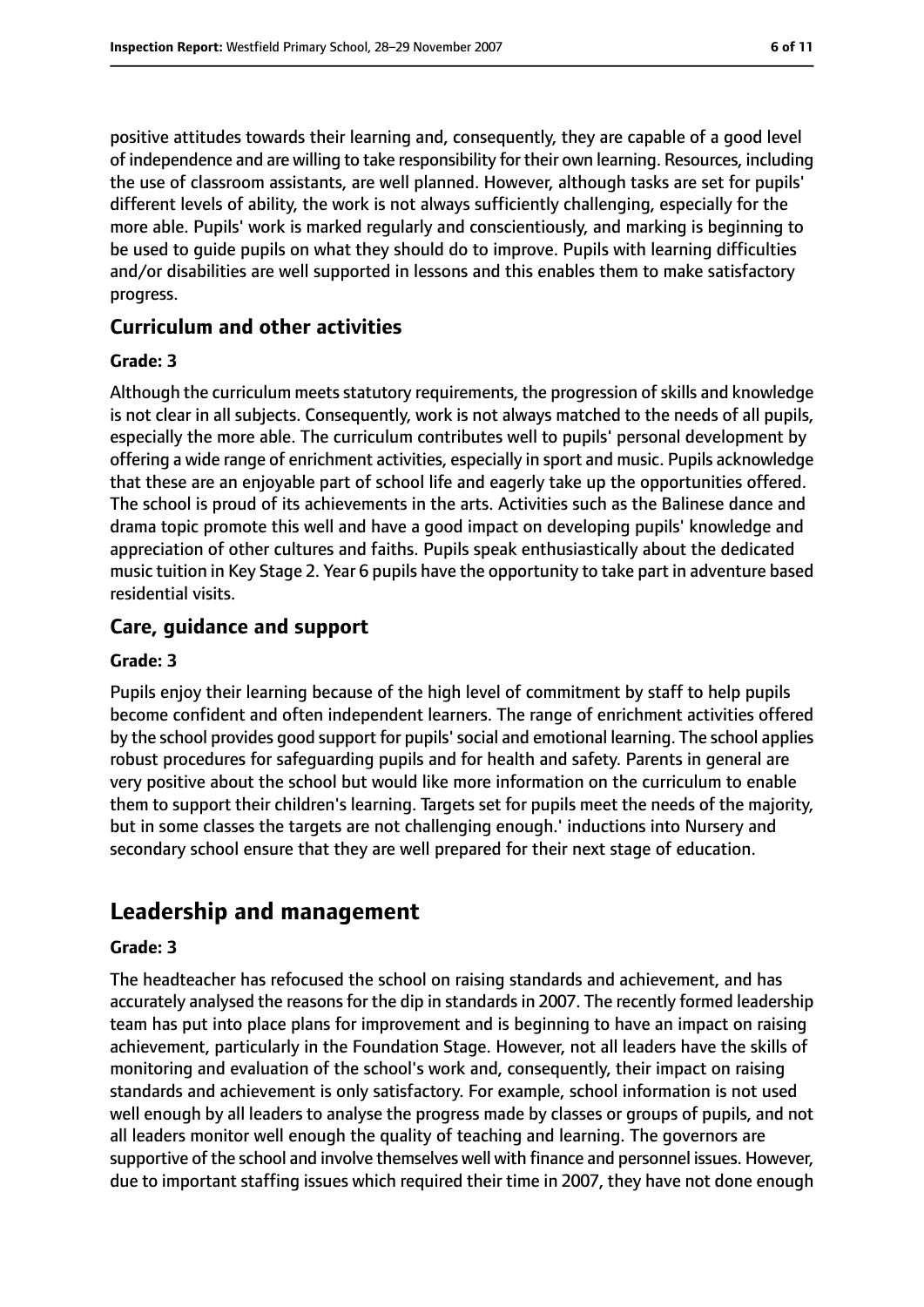to hold the school to account and were surprised at the dip in standards. The school has satisfactory capacity to improve.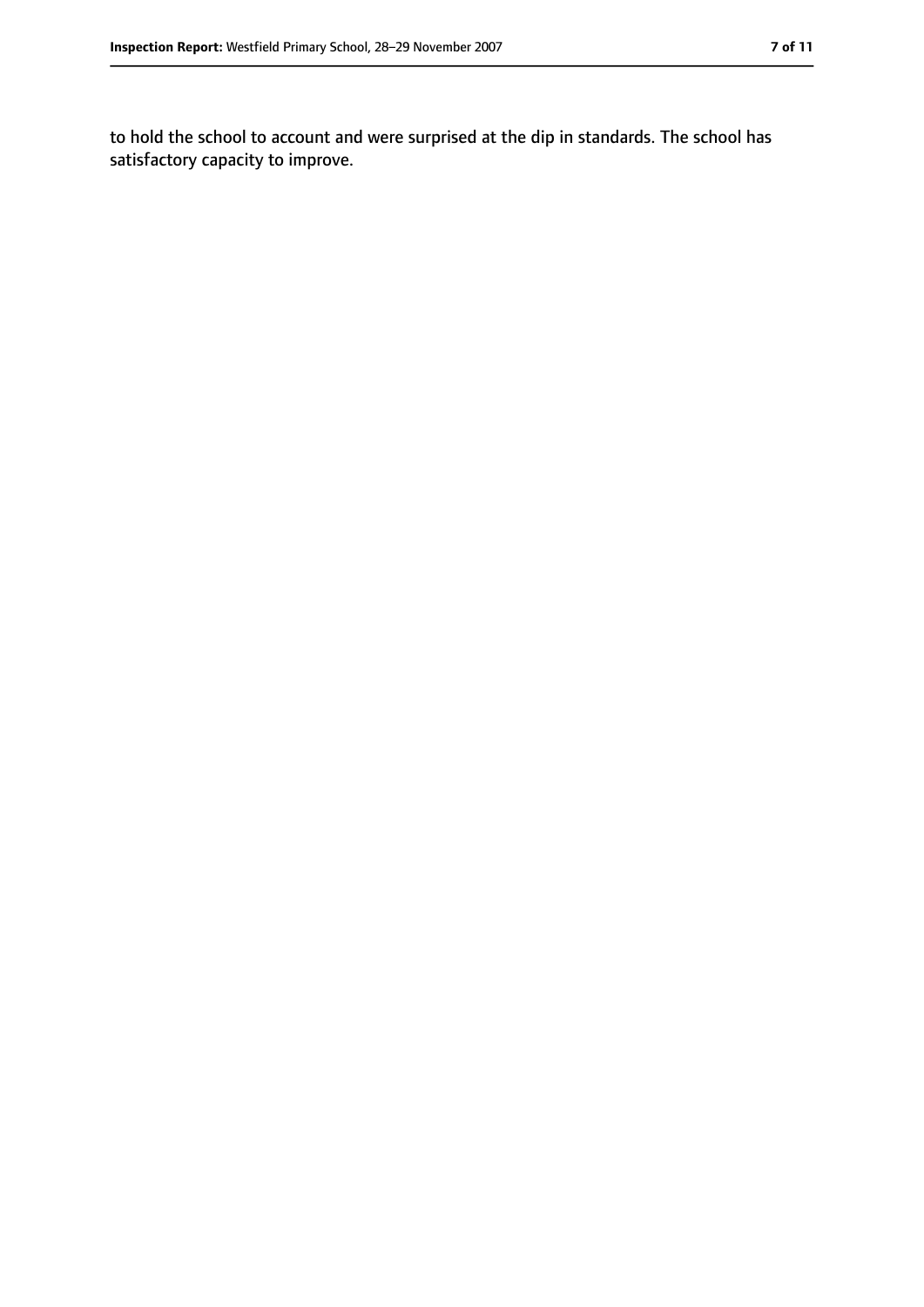**Any complaints about the inspection or the report should be made following the procedures set out in the guidance 'Complaints about school inspection', which is available from Ofsted's website: www.ofsted.gov.uk.**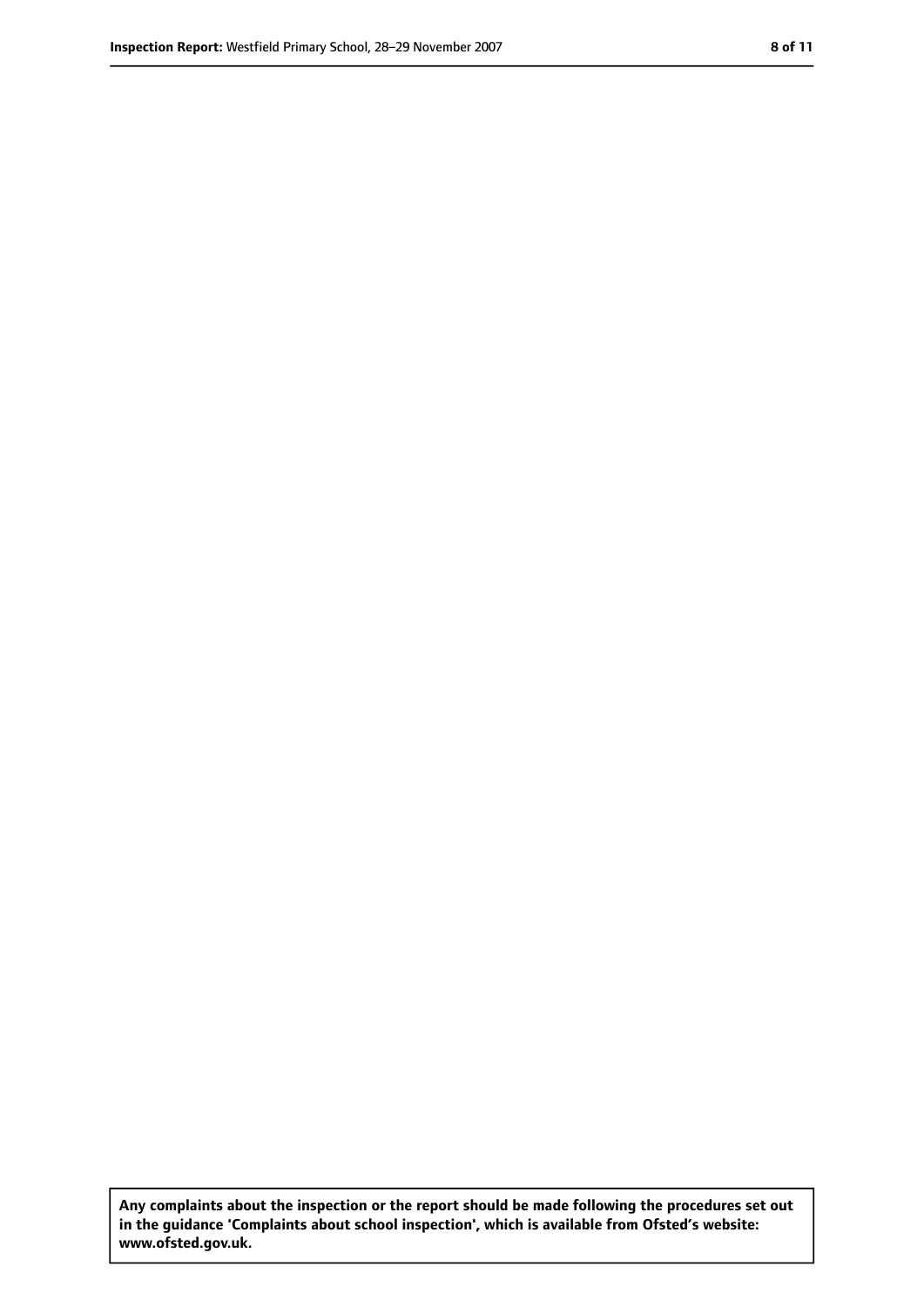# **Inspection judgements**

| $^{\backprime}$ Key to judgements: grade 1 is outstanding, grade 2 good, grade 3 satisfactory, and | <b>School</b>  |
|----------------------------------------------------------------------------------------------------|----------------|
| arade 4 inadeguate                                                                                 | <b>Overall</b> |

## **Overall effectiveness**

| How effective, efficient and inclusive is the provision of education, integrated<br>care and any extended services in meeting the needs of learners? |     |
|------------------------------------------------------------------------------------------------------------------------------------------------------|-----|
| Effective steps have been taken to promote improvement since the last<br>inspection                                                                  | Yes |
| How well does the school work in partnership with others to promote learners'<br>well-being?                                                         |     |
| The effectiveness of the Foundation Stage                                                                                                            |     |
| The capacity to make any necessary improvements                                                                                                      |     |

#### **Achievement and standards**

| How well do learners achieve?                                                                               |  |
|-------------------------------------------------------------------------------------------------------------|--|
| The standards <sup>1</sup> reached by learners                                                              |  |
| How well learners make progress, taking account of any significant variations between<br>groups of learners |  |
| How well learners with learning difficulties and disabilities make progress                                 |  |

#### **Personal development and well-being**

| How good is the overall personal development and well-being of the<br>learners?                                  |  |
|------------------------------------------------------------------------------------------------------------------|--|
| The extent of learners' spiritual, moral, social and cultural development                                        |  |
| The extent to which learners adopt healthy lifestyles                                                            |  |
| The extent to which learners adopt safe practices                                                                |  |
| How well learners enjoy their education                                                                          |  |
| The attendance of learners                                                                                       |  |
| The behaviour of learners                                                                                        |  |
| The extent to which learners make a positive contribution to the community                                       |  |
| How well learners develop workplace and other skills that will contribute to<br>their future economic well-being |  |

## **The quality of provision**

| How effective are teaching and learning in meeting the full range of the<br>learners' needs?          |  |
|-------------------------------------------------------------------------------------------------------|--|
| How well do the curriculum and other activities meet the range of needs<br>and interests of learners? |  |
| How well are learners cared for, guided and supported?                                                |  |

 $^1$  Grade 1 - Exceptionally and consistently high; Grade 2 - Generally above average with none significantly below average; Grade 3 - Broadly average to below average; Grade 4 - Exceptionally low.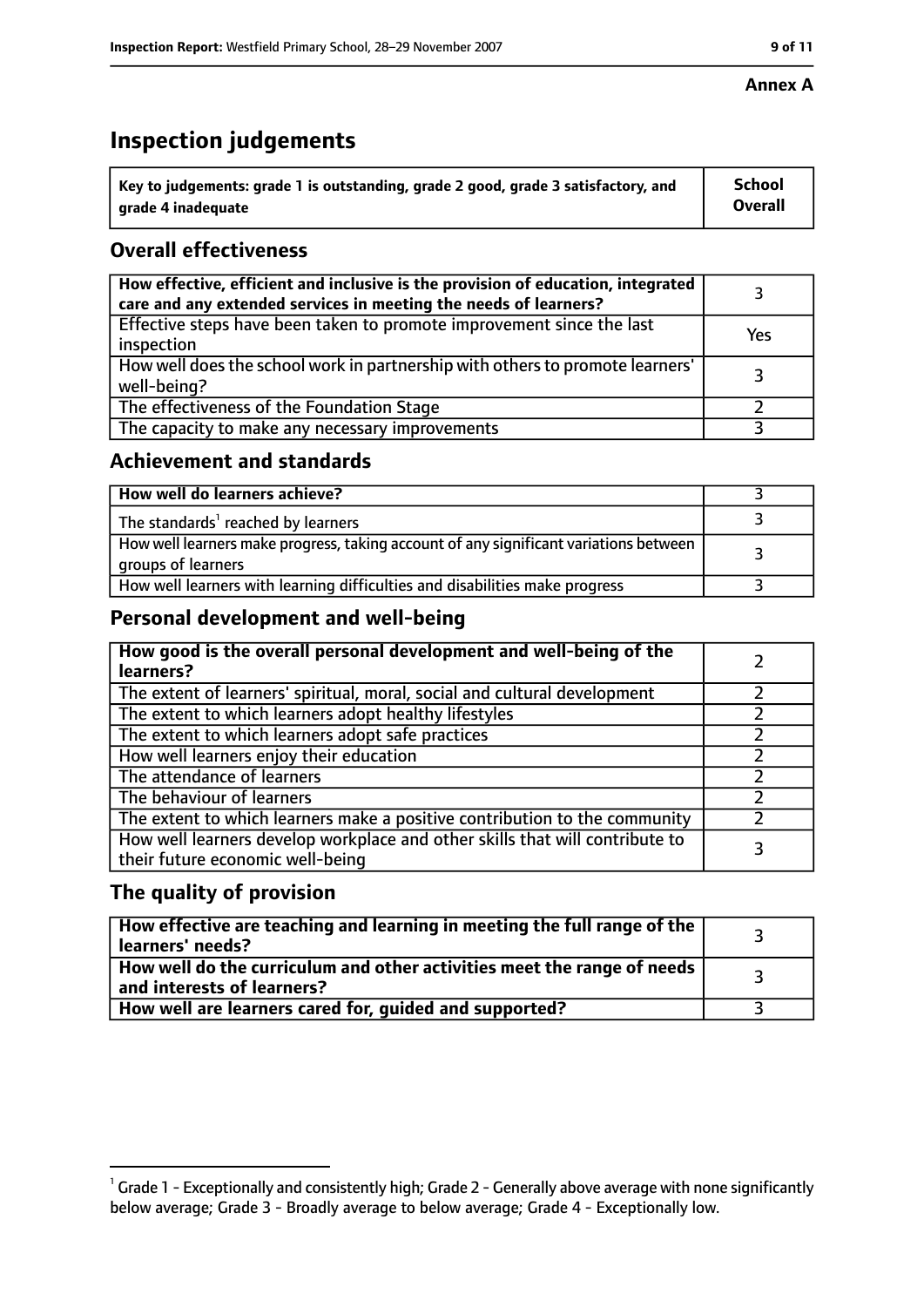## **Leadership and management**

| How effective are leadership and management in raising achievement<br>and supporting all learners?                                              | 3         |
|-------------------------------------------------------------------------------------------------------------------------------------------------|-----------|
| How effectively leaders and managers at all levels set clear direction leading<br>to improvement and promote high quality of care and education |           |
| How effectively leaders and managers use challenging targets to raise standards                                                                 | 3         |
| The effectiveness of the school's self-evaluation                                                                                               | 3         |
| How well equality of opportunity is promoted and discrimination tackled so<br>that all learners achieve as well as they can                     | 3         |
| How effectively and efficiently resources, including staff, are deployed to<br>achieve value for money                                          | 3         |
| The extent to which governors and other supervisory boards discharge their<br>responsibilities                                                  | 3         |
| Do procedures for safequarding learners meet current government<br>requirements?                                                                | Yes       |
| Does this school require special measures?                                                                                                      | <b>No</b> |
| Does this school require a notice to improve?                                                                                                   | No        |